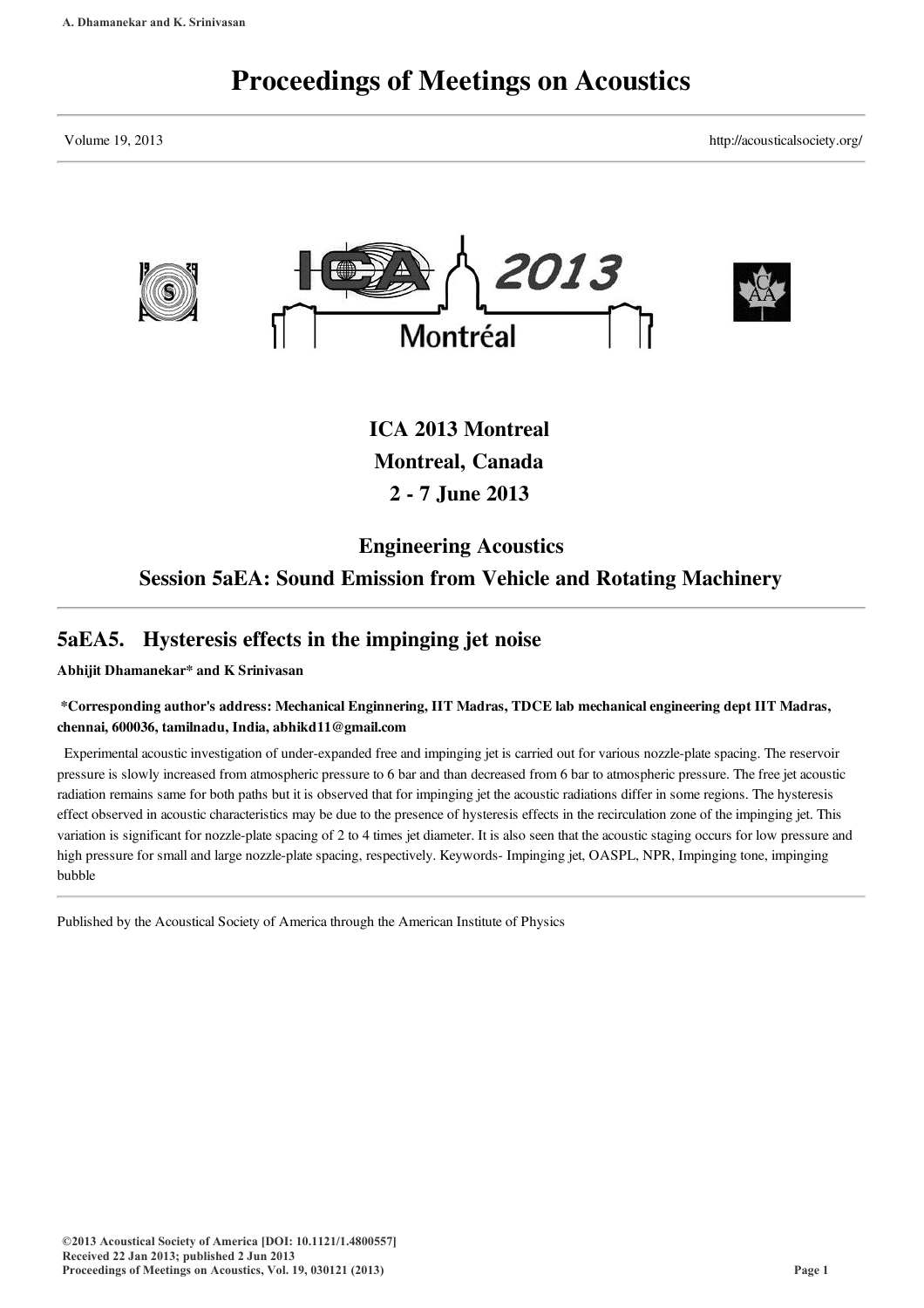### **INTRODUCTION**

The under expanded jet impinging on rigid surface can be found in various engineering applications such as rocket launching, vertical/short take off and landing aircraft, shock impingement heating, laser cutting in manufacturing and spray painting. Impinging jet contains both subsonic and supersonic pockets, complicated interacting shocks and expansion systems, which makes the flow structure clumsy. Several investigations have been carried out to confirm the generation of impingement tone by feedback mechanism (Neuwerth, 1974; Powell, 1988; Tam and Ahuja, 1990; Henderson and Powell, 1993). The reflected acoustic waves from the ground upon reaching the nozzle exit excite the initial shear layer and induce instability. The instability waves grow as they propagate downstream and manifest themselves as large structures. These structures in turn generate pressure fluctuations and intensify the acoustic waves further. More information about the feedback mechanism can be found in Ho and Noisseir (1981), Powell (1988), Tam and Ahuja (1990), Henderson and Powell (1993) and Krothapalli et al. (1999).

Limited information is available on various aspects of impinging jet noise, for instance, take off and landing conditions. Such problems motivated the authors to carry out a study on hysteresis effects on impinging jets. In the present study, experiments are carried out to provide some understanding of the role of impinging bubble in noise generation.

#### **EXPERIMENTAL SETUP AND PROCEDURES**

Experiments are carried out in a semi-anechoic room of size 2.5m x 2m x 2m (wedge tip-to tip) as shown in Figure 1. Polyurethane square pyramidal wedges of 6 and 3 inches are fixed to all inner surfaces except the floor. The chamber floor lined with carpet. The chamber is anechoic for frequency above 630 Hz.



1 Air inlet 2 Pressure regulator 3 Pressure Gauge 4 Settling Chamber 5 Disk holder 6 Wire meshes 7 Solid plate 8 Linear traverse 9 Anechoic Wedges 10 Air outlet

#### **FIGURE 1.** Semi-anechoic chamber with impinging jet facility

The cold free-jet test facility consists of settling chamber fixed inside anechoic room. The settling chamber has the dimensions of internal diameter of 380 mm and the length of around 700 mm connected to pressure regulating valve by pipe at one end and convergent opening at another end to fix orifice or nozzle. The settling chamber is converged from 380 mm to 43.5 mm in 100 mm distance where the required orifices are mounted using a disk holder. Initial disturbances such as turbulence and structure borne acoustic perturbations are mitigated by fixing progressive meshes and coating inner wall with foam respectively.

The air is compressed using a reciprocating air compressor and stored in the two reservoir of total capacity of 20 m<sup>3</sup>. The compressor compresses the air up to 7.5 bar gauge. 4-inch pipe is used to supply the compressed air from the reservoir to the settling chamber.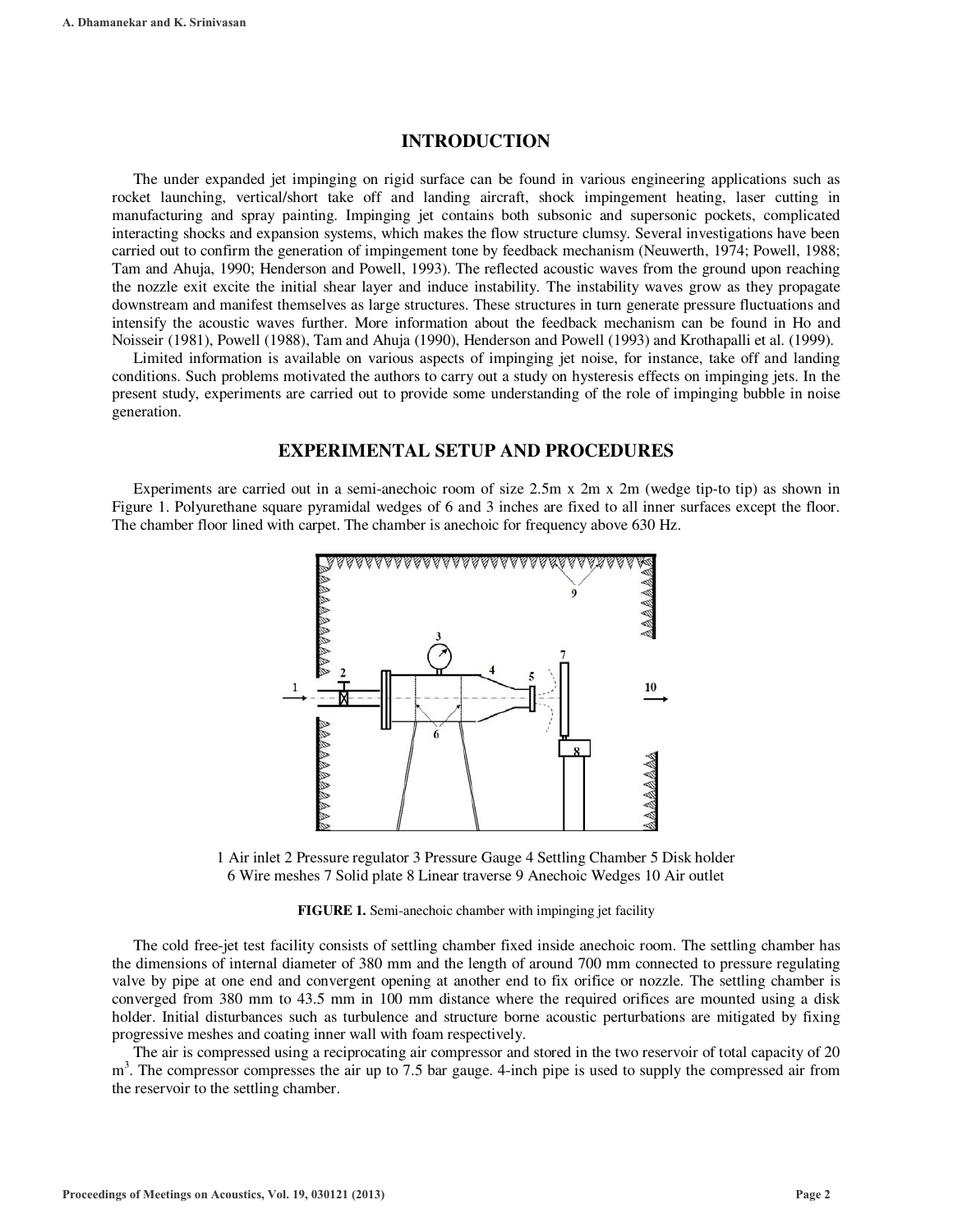In front of jet facility linear traverse is fixed on which the plate of required size can be mounted. The traverse can be used for varying the nozzle-plate spacing. To lessen the internal acoustic reflections from metallic surfaces are layered with acoustic foam.

 A quarter inch Bruel and Kjaer microphone is used for the entire acoustic measurement. Signals are acquired by filtering at 70 KHz using low pass analog filter (Krohn-Hite Model No. 3364), and sampling at the rate of 150000 samples/sec. A piezo-resistive pressure transducer (Endevco model no. 8510C-100) mounted inside the settling chamber is used to measure settling chamber pressure. Data acquired during the experiments, is taken to frequency domain using a Matlab based FFT algorithm and overall sound pressure level (OASPL) and sound pressure level (SPL) is analyzed.

#### **Uncertainty Analysis**

The microphones are calibrated using the piston-phone calibrator of frequency 250 Hz and 124 dB power. The piezo-resistive transducer used in blow up and blow down test to obtain the stagnation pressure data has an uncertainty of  $\pm 0.2$  % of full scale. The anechoic room temperature is almost constant with a maximum temperature variation of  $\pm 1^{\circ}$  C for each trial of experiment. The sound pressure level reported here is relative to the reference pressure of 20 *μ*Pa. The error in microphone positioning is ±1 mm. The frequency resolution based on the FFT size is 37 Hz over the range of frequency from 630 Hz to 70 KHz. The noise level was repeatable within  $\pm 1$  dB. The error in nozzle-plate spacing is ±1 mm.

### **BLOWUP AND BLOW DOWN STUDY**

Blowup and blow down tests are executed to reveal the noise variation with respect pressure ratio/Mach number and also helps to find hysteresis effect if present. For these tests, orifice of 10 mm diameter is used and microphones are placed at a distance of 20d from the centre of the jet exit at an emission angle of  $90^0$  and  $135^0$ . The pressure regulating valve is fully opened and the compressor is started so that pressure is built in the reservoir as inflow is larger than outflow. When the reservoir pressure is crosses 6 bar, the compressor is stopped. The stagnation pressure and acoustic pressure are obtained continuously using Endevco piezo-resistive pressure transducer and B&K microphones respectively. The data collected in between starting and stopping the compressor is called blow up study and the data collected after stopping the compressor still complete draining of reservoir through the orifice is called blow down study. The acoustic measurements are carried out for the pressure ratio ranging from  $1.2 \le R \le 7$ .

#### **RESULTS AND DISCUSSION**

#### **OASPL Analysis**

In impinging jet the presence of obstacle diverts the flow direction. The change in the flow direction results more entrainment and rapid decrease in momentum, which causes more turbulent noise. We can see from Figure 2 (a) to (f), the noise generated in impinging jet is more than free jet. In simplicity we can assume that free jet is a line source of decreasing strength and impinging jet is a combination of two line sources perpendicular to each other in far field. Apart from the turbulent noise there are impinging tones enhances the noise for impinging jet.

Blow up and blow down experiments are carried out for free jet issuing from orifice diameter 8, 10 and 12 mm (Here the result is shown for 10 mm orifice in Figure 2(a)). These free jet tests with different diameters confirms that there is no source of hysteresis at orifice or at initial condition.

Orifice of 10 mm diameter, d and 300 mm diameter plate is used for impinging jet experiments. Nozzle plate spacing, h is varied from d to 10d with intervals of d. It is found that the sound level decreases as nozzle-plate spacing increases more than 2d. Some of the results been compared with the data of Petrie (1974). As the spacing increases the presence of plate in the generation of noise reduces. Figure 2(b) shows there is no hysteresis. Figure  $2(c)$ , (d), (e) and (f) indicates the presence of significant hysteresis at NPR = (4-7), (2.75-3.25), (3.9-5.1) and (5-6.1) for  $h/d = 2$ , 3, 4 and 5 nozzle plate spacing respectively. This type of hysteresis is observed for pressure and temperature distribution on the impinging plate by Yaga et al. (2006) between the pressure ratio of 3.5 and 4.5, while experimenting on rectangular under expanded impinging jets.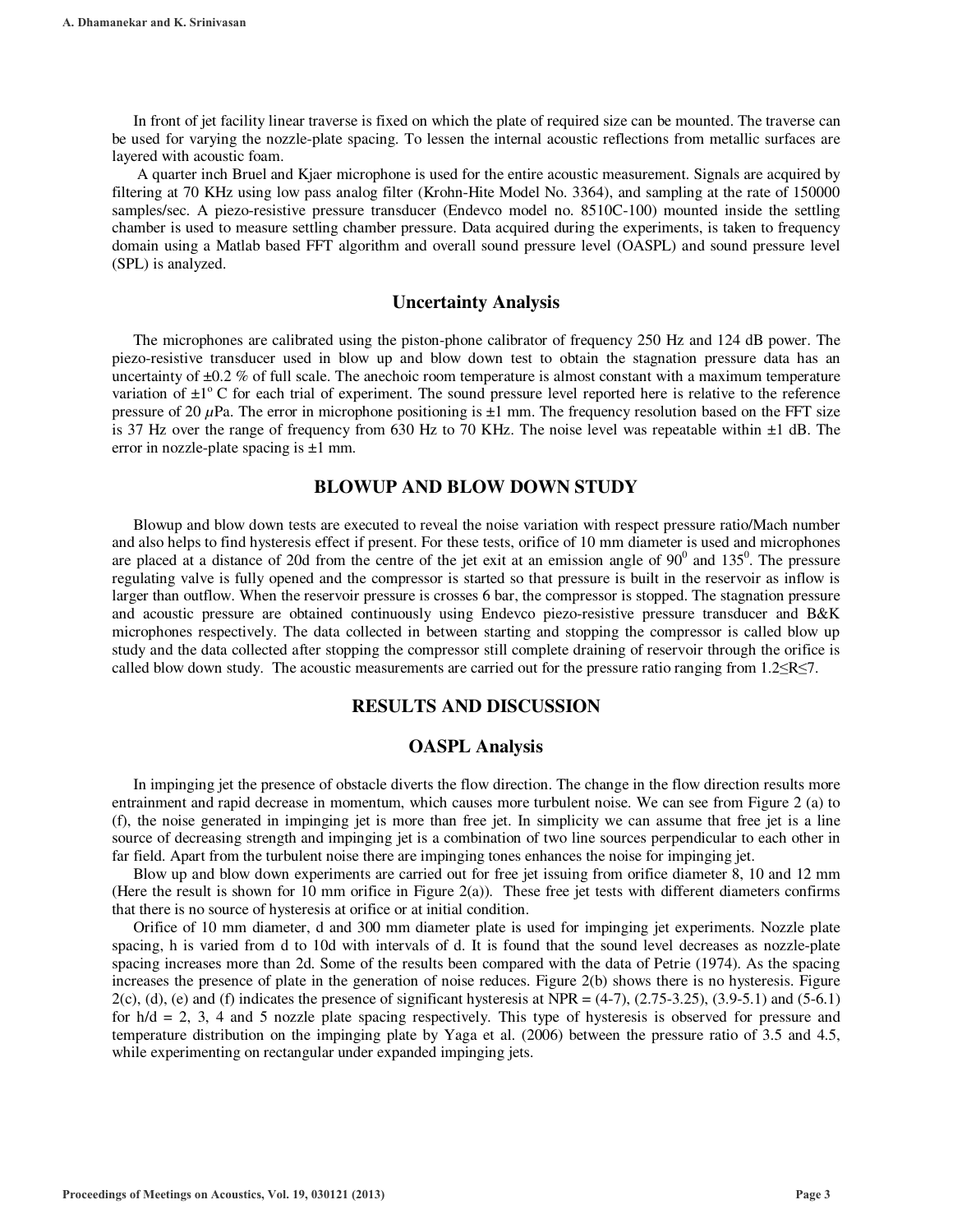

**FIGURE 2.** Comparison of OASPL radiated during blow up and blow down tests for free and impinging jets with different nozzle-plate spacing

Careful investigation of Figure 2(c) to (f) shows that the location of hysteresis is found, where staging occurs. This gives first impression that hysteresis emerges due to the recirculation zone near the wall present in the impinging jet. Considering this cause the spectral analysis is carried out for the region marked by red oval in Figure 2 (c) to (f). Some of the spectra are shown in Figure (3).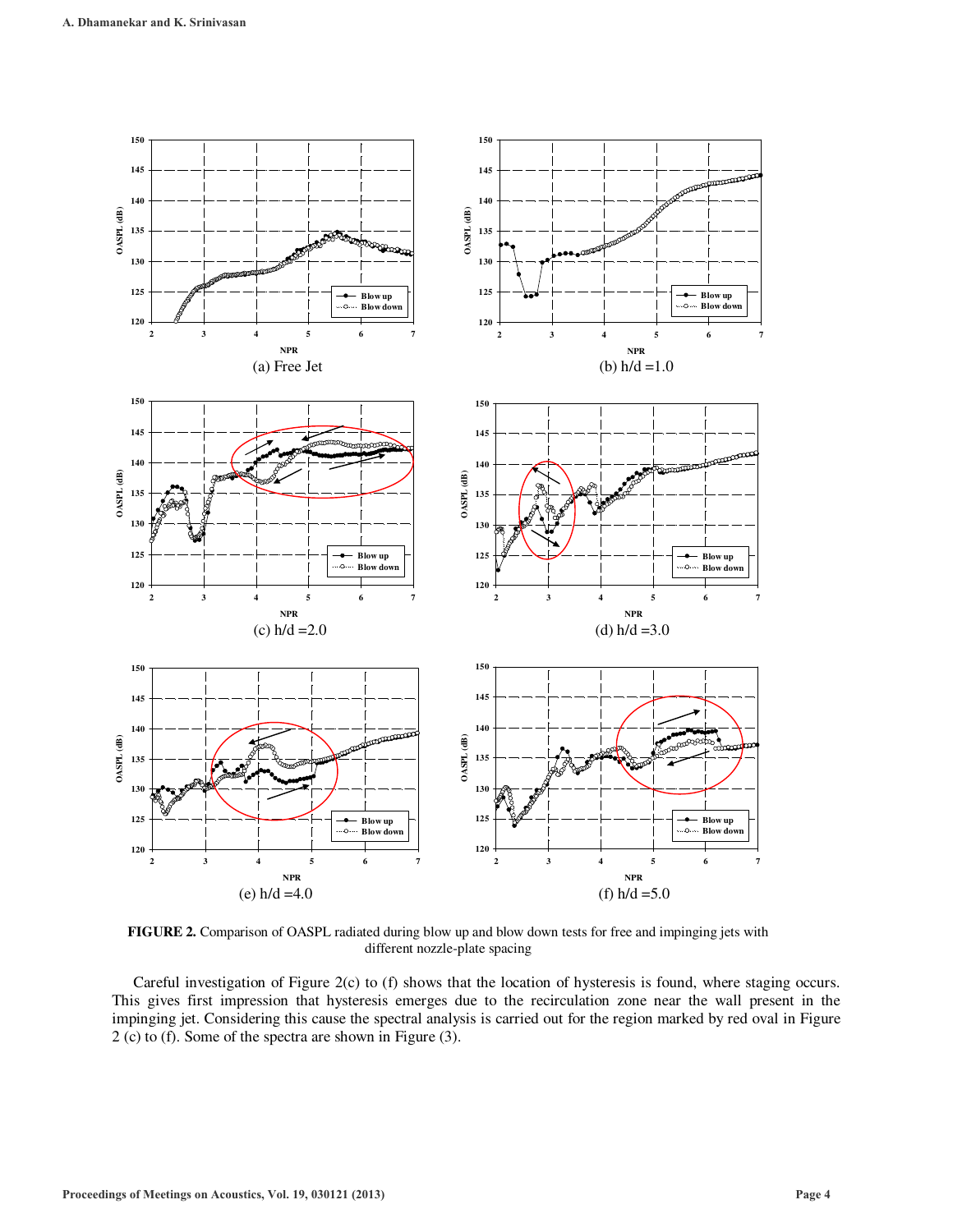

#### **Spectral Investigation**

**FIGURE 3.** Spectral analysis of impinging jet in the region of hysteresis loop

Spectra obtained during blow up and blow down are inspected for same pressure ratio. There is no difference is observed in spectra except in hysteresis loop. Figure 3 shows some of the spectra obtained in hysteresis loop. Figure 3 (a) and (c) indicates that tones are more dominant in blow up than blow down for  $h/d = 2$  at NPR =4.25 and  $h/d = 2$ 4 at NPR = 4.0 respectively. Figure 3 (b) and (d) indicates that tones are more dominant in blow down than blow up for  $h/d = 3$  at NPR = 3.0 and  $h/d = 5$  at NPR = 5.25 respectively. The low and high broadband noise components are comparable in all cases except,  $h/d = 4$  at NPR =4.0. It is well known that feedback loop is responsible for these discrete tones and it originates from the stagnation zone in case of impinging jets. The change in frequency and strength of these tones in blow up and blow down indicates there may be change in size, shape, strength and number of impinging bubbles.

#### **CONCLUSION**

The effect of stagnation pressure under expanded supersonic free and impinging jet with  $h/d = 1$  to 10, accounting hysteresis has been studied. The following observations have been made:

- Free jet and impinging jet with  $h/d = 1$  is free from hysteresis effect.
- $\triangleright$  Impinging jets with h/d = 2, 3, 4 and 5 exhibit hysteresis loops.
- $\blacktriangleright$ Hysteresis is significant in the region of staging for impinging jet with  $h/d = 2$ , 3, 4 and 5.
- $\blacktriangleright$  The tonal frequencies are affected by hysteresis effects and possibly due to the hysteresis effects in the recirculation zone.